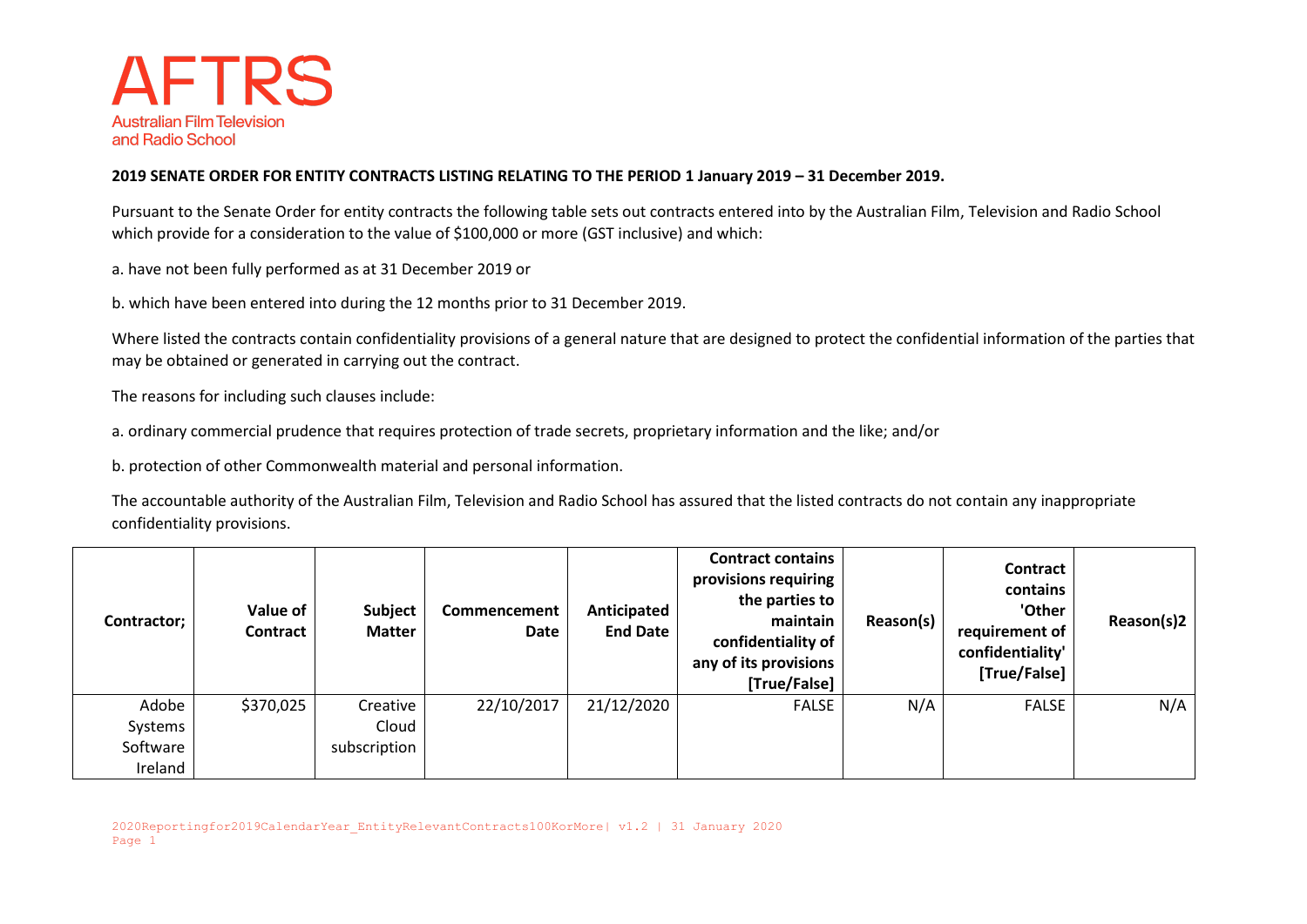## **AFTRS Australian Film Television** and Radio School

| <b>AGL Sales Pty</b> | \$767,275    | electricity   | 1/07/2018  | 30/06/2020 | <b>FALSE</b> | N/A | <b>FALSE</b> | N/A |
|----------------------|--------------|---------------|------------|------------|--------------|-----|--------------|-----|
| Limited              |              |               |            |            |              |     |              |     |
| Carsingha            | \$74,016,842 | lease of      | 1/02/2008  | 31/01/2023 | <b>FALSE</b> | N/A | <b>FALSE</b> | N/A |
| Investments          |              | premises      |            |            |              |     |              |     |
| Pty Limited          |              |               |            |            |              |     |              |     |
| <b>ATF Carsingha</b> |              |               |            |            |              |     |              |     |
| Investments          |              |               |            |            |              |     |              |     |
| <b>Unit Trust</b>    |              |               |            |            |              |     |              |     |
| Cleansurance         | \$551,737    | cleaning      | 1/11/2018  | 30/10/2021 | <b>FALSE</b> | N/A | <b>FALSE</b> | N/A |
| Australia Pty        |              | services      |            |            |              |     |              |     |
| Ltd                  |              |               |            |            |              |     |              |     |
| <b>Outcomex Pty</b>  | \$416,629    | Isilon        | 20/01/2018 | 20/01/2021 | <b>FALSE</b> | N/A | <b>FALSE</b> | N/A |
| Ltd                  |              | production    |            |            |              |     |              |     |
|                      |              | storage       |            |            |              |     |              |     |
|                      |              | upgrade       |            |            |              |     |              |     |
| <b>Outcomex Pty</b>  | \$120,844    | networking    | 13/02/2018 | 12/02/2023 | <b>FALSE</b> | N/A | <b>FALSE</b> | N/A |
| Ltd                  |              | equipment &   |            |            |              |     |              |     |
|                      |              | maintenance   |            |            |              |     |              |     |
| <b>Quest Effect</b>  | \$997,920    | security      | 1/11/2018  | 30/10/2021 | <b>FALSE</b> | N/A | <b>FALSE</b> | N/A |
| Pty Ltd              |              | services      |            |            |              |     |              |     |
| Salesforce           | \$208,131    | subscription  | 2/10/2017  | 1/10/2020  | <b>FALSE</b> | N/A | <b>FALSE</b> | N/A |
|                      |              | to Salesforce |            |            |              |     |              |     |
|                      |              | software      |            |            |              |     |              |     |
|                      |              | platform      |            |            |              |     |              |     |
| Canon Finance        | \$166,208    | Printer       | 21/11/2019 | 20/11/2024 | <b>FALSE</b> | N/A | <b>FALSE</b> | N/A |
| Australia Pty        |              | finance lease |            |            |              |     |              |     |
| Ltd                  |              |               |            |            |              |     |              |     |
| Sound Device         | \$104,199    | Avid S6       | 13/09/2019 | 12/09/2020 | <b>FALSE</b> | N/A | <b>FALSE</b> | N/A |
| Pty Ltd              |              | console       |            |            |              |     |              |     |